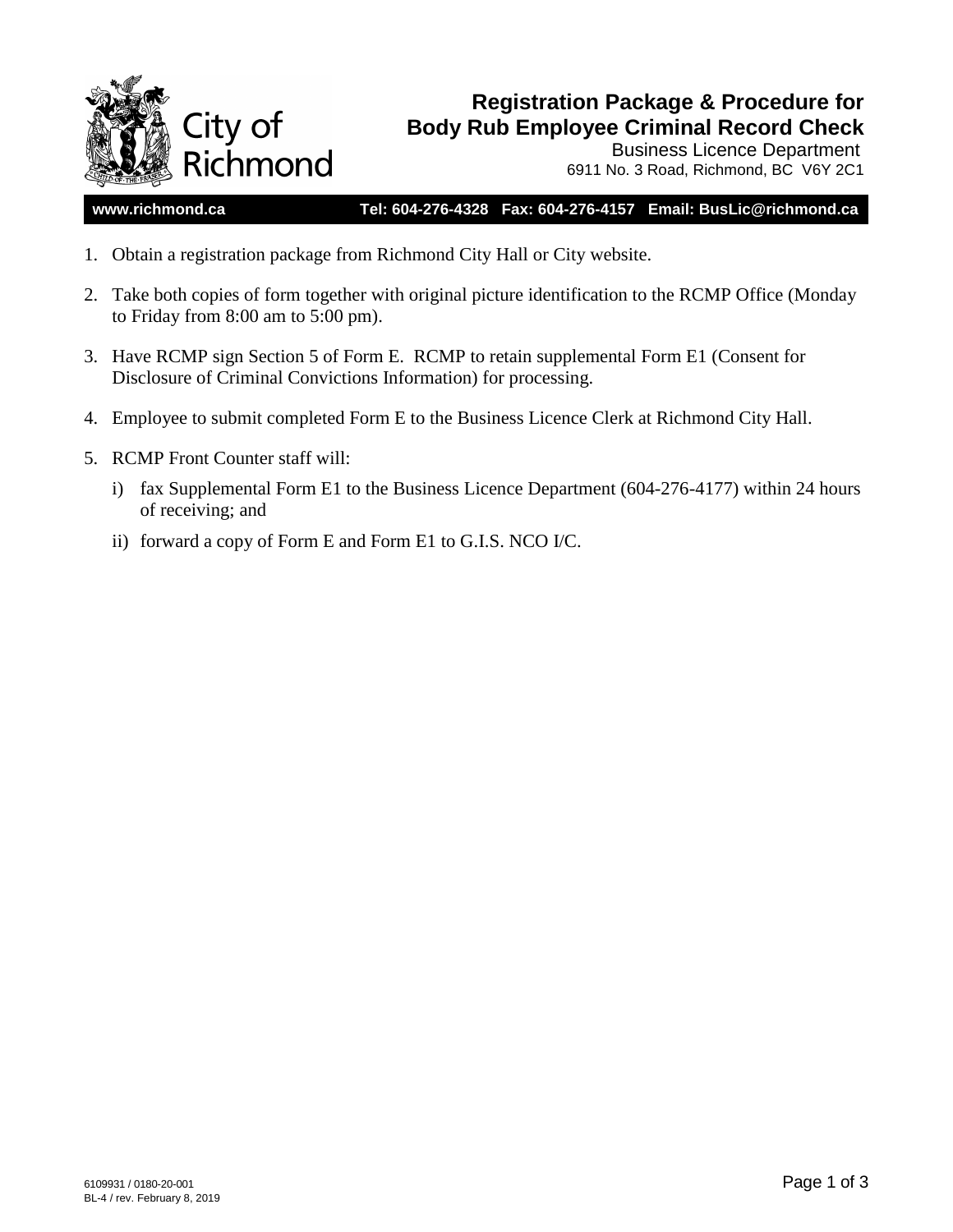

# **Body Rub Employee Registration Form**

Business Licence Department

6911 No. 3 Road, Richmond, BC V6Y 2C1

**www.richmond.ca Tel: 604-276-4328 Fax: 604-276-4157 Email: BusLic@richmond.ca**

# **Form E**

|    | New Employee Start Date: ___<br>Month<br>Day                                                                                                                                                                                                                                                                                                                                         | Year           |                            |                                    |             |
|----|--------------------------------------------------------------------------------------------------------------------------------------------------------------------------------------------------------------------------------------------------------------------------------------------------------------------------------------------------------------------------------------|----------------|----------------------------|------------------------------------|-------------|
|    | 1. Employee's Name: ____                                                                                                                                                                                                                                                                                                                                                             |                |                            | Alias / Nickname: 1988 1999        |             |
|    | First Name<br>Surname                                                                                                                                                                                                                                                                                                                                                                | Middle Initial |                            |                                    |             |
| 2. | <b>Body Rub Studio:</b>                                                                                                                                                                                                                                                                                                                                                              |                |                            |                                    |             |
|    | Name                                                                                                                                                                                                                                                                                                                                                                                 |                |                            |                                    |             |
|    | Address: Unit No. Street No. Street Name                                                                                                                                                                                                                                                                                                                                             |                | Richmond<br>City           | BС<br>Province                     | Postal Code |
|    | Tel. No.: __________________________________                                                                                                                                                                                                                                                                                                                                         |                |                            |                                    |             |
| 3. | <b>Employee's Information:</b>                                                                                                                                                                                                                                                                                                                                                       |                |                            |                                    |             |
|    | Birthdate: Day Month Year                                                                                                                                                                                                                                                                                                                                                            |                |                            |                                    |             |
|    |                                                                                                                                                                                                                                                                                                                                                                                      |                |                            |                                    |             |
|    | Home Address: Unit No. Street No.<br><b>Street Name</b>                                                                                                                                                                                                                                                                                                                              |                | City                       | Province                           | Postal Code |
|    |                                                                                                                                                                                                                                                                                                                                                                                      |                |                            |                                    |             |
|    |                                                                                                                                                                                                                                                                                                                                                                                      |                |                            |                                    |             |
| 4. | <b>Identification Submitted:</b><br>□ Copy of Driver's Licence or □ BC Identification Card or □ Passport / Landed Immigrant Papers                                                                                                                                                                                                                                                   |                |                            |                                    |             |
|    | Plus: □ Social Insurance Number                                                                                                                                                                                                                                                                                                                                                      | Date           | Signature of RCMP Receiver |                                    |             |
|    | I the undersigned make application for a Criminal Background check and declare that the statements I have made are<br>true and correct. I understand that information from this registration form may be forwarded to Citizenship and<br>Immigration Canada and the Ministry of Social Development and Economic Security.<br>This form completed by: $\frac{1}{P\text{lease print}}$ |                |                            |                                    |             |
|    | Signed: experience of the state of the state of the state of the state of the state of the state of the state of the state of the state of the state of the state of the state of the state of the state of the state of the s                                                                                                                                                       |                |                            |                                    |             |
|    | <b>Office Use Only</b>                                                                                                                                                                                                                                                                                                                                                               |                | $\Box$ No                  |                                    |             |
|    | Supplemental RCMP Form E1 returned from RCMP:                                                                                                                                                                                                                                                                                                                                        | $\Box$ Yes     |                            | Date: <u>_____________________</u> |             |